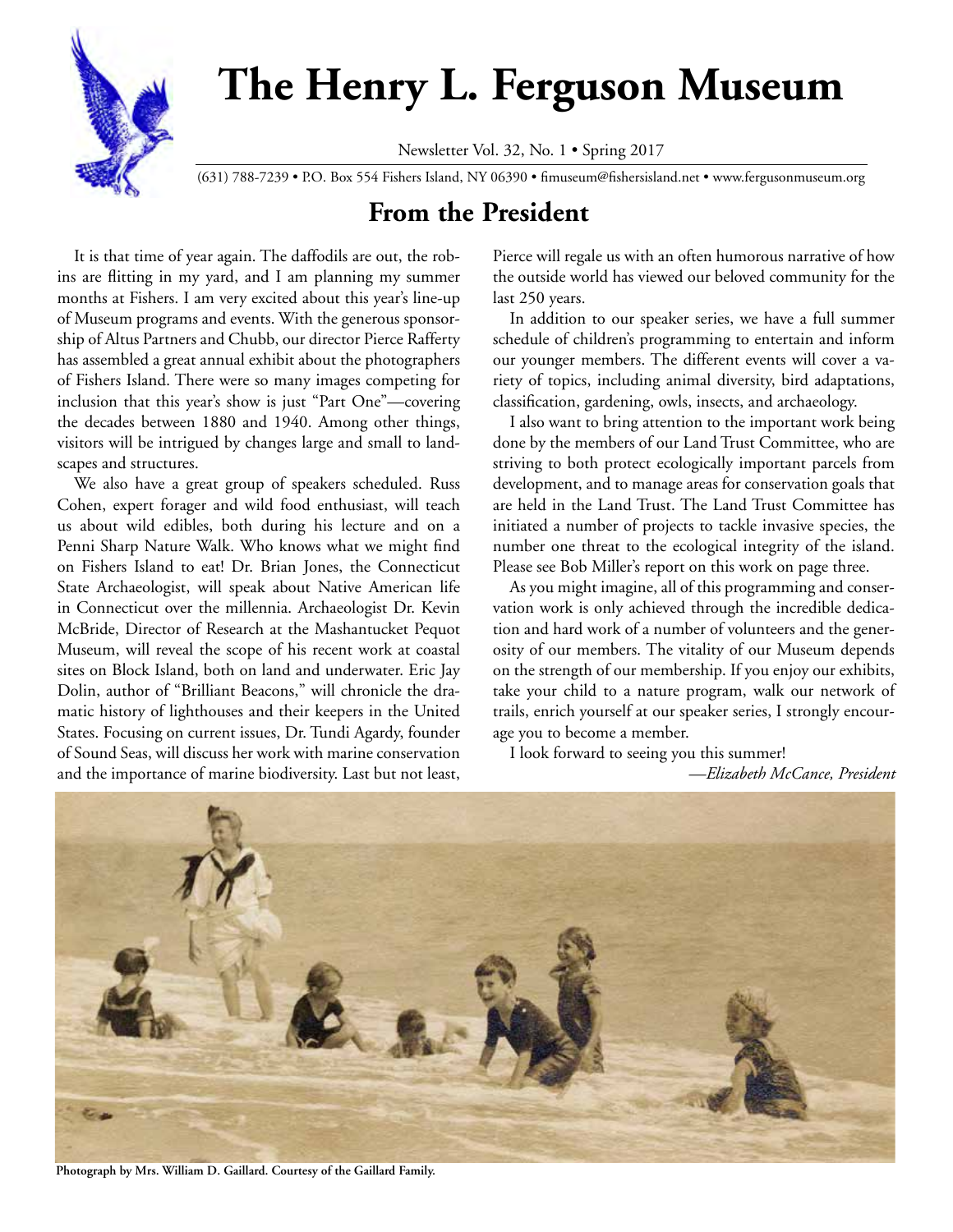

**1st Floor Main Gallery:**  *Photographers of Fishers Island, Part One: 1880s to 1930s* **1st Floor Foyer:**  *Children at Play on Fishers Island Photographs by Mrs. William D. Gaillard* **1st Floor Natural History Gallery:**  *Geb Cook's Wetland Battle with Phragmites* **2nd Floor Main Gallery:**  *A Sampling from the Museum's Collections* **2nd Floor Side Gallery:**  *19th Century Paintings of Fishers Island*



*The Henry L. Ferguson Museum 2017 Annual Exhibition* **Photographers of Fishers Island, Part One: 1880s to 1930s**

**Exhibition sponsored by:**



**Join us for the opening reception on Saturday, June 24th, 5 to 7 p.m. All welcome!**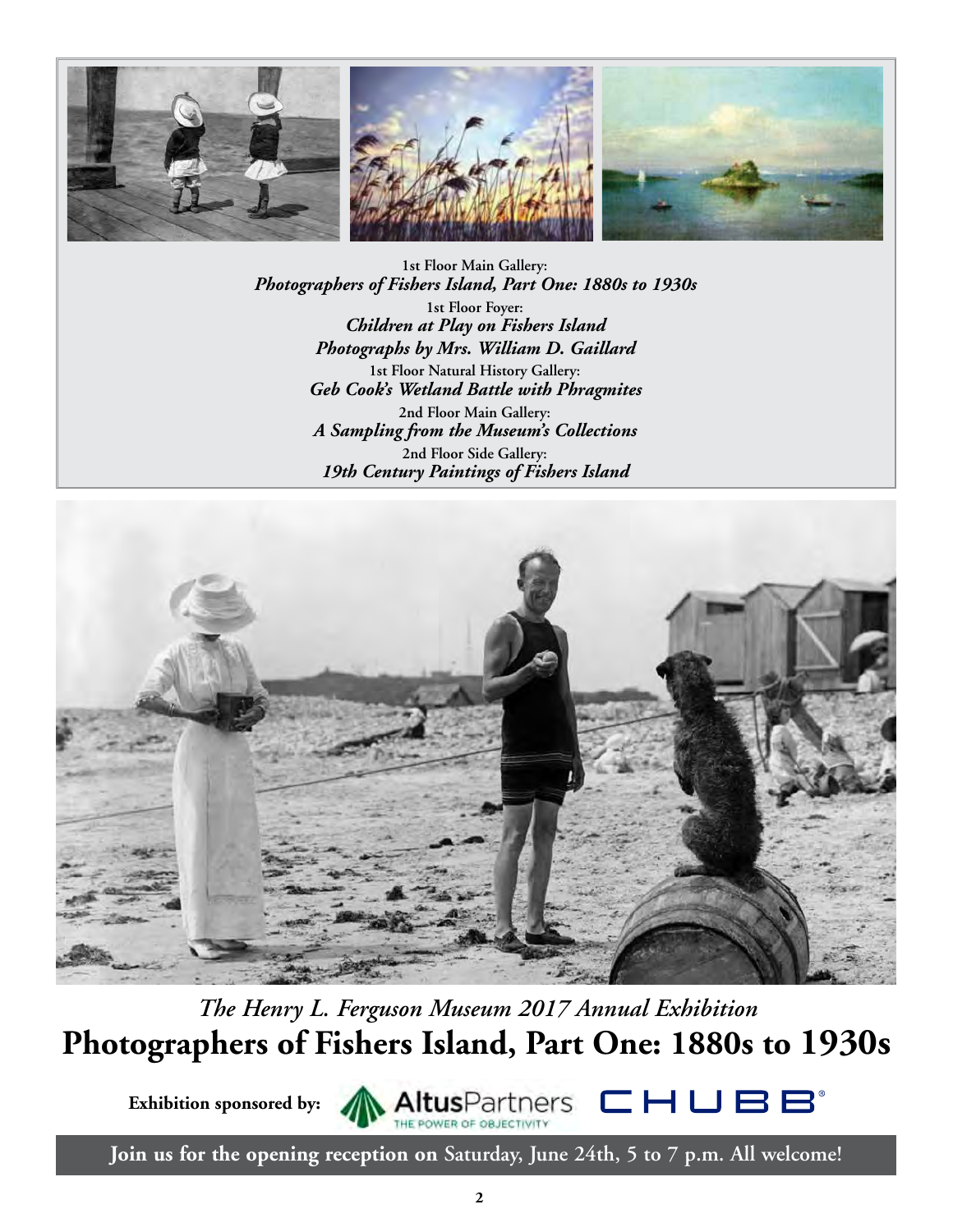# **Land Trust Report 2016/Spring 2017**

### *by Bob Miller*

2016 was an active and productive year for the Land Trust. We received contributions of two parcels of environmentally sensitive land—one with an area of over one acre on the East End Road donated by Henry and Margaret King, and the other with an area of almost three acres donated by Chris Rafferty and Kathleen Lamborn. Both parcels constitute legal building lots, and, as with all Land Trust properties, the Museum has legally undertaken to protect these parcels in perpetuity in their natural state and to protect them from development.

In 2016, the Museum also focused more intensely on the stewardship of the more than 330 acres that it owns. The Museum had the majority of its properties surveyed by two interns who recently graduated from the Yale School of Forestry & Environmental Studies. Our interns rendered a comprehensive assessment of the existing ecological communities on these Land Trust properties that will assist in our stewardship efforts. Invasive plant species are present in varying densities throughout the Museum's Land Trust holdings, as they are in all of Fishers Island. For this reason, the Museum established a Land Trust Committee consisting of both Board members and non-members who have a particular interest and/or expertise in addressing the control of invasive plants, as well as other stewardship issues. The current members of the Land Trust Committee are: Donald Beck, Barry Bryan, Dave Burnham, Ken Edwards, Justine Kibbe, Steve Malinowski, Elizabeth McCance, Bob Miller, Terry McNamara, Megan Raymond, and Joe Woolston.

Projects initiated by the Committee over the winter of 2016/2017 included the clearing of invasive vegetation on the sanctuary behind the Museum along Belle Hill Avenue and West Street and extensive invasive removal projects on Isabella Beach Road and on the east end of Clay Point Road. While portions of the property near the Museum building and on Clay Point Road are almost barren because of the necessary ground cover removal, native plants will be introduced and then monitored to facilitate effective invasive species management. Monitoring and maintenance of all the Land Trust properties to manage invasive vegetation is a key concern of this Committee.

It should be noted that heretofore almost all Land Trust management activities have been conducted by volunteers. While we will continue to rely on the many volunteers who assist in trail clearing, signage, and other projects—and we especially appreciate the assistance that the Fishers Island Fire Department provides in burning the grasslands at Middle Farms the major restoration projects now under way are conducted by Island contractors on the basis of sealed bids. Fortunately, work to date has been financed by generous donations from the McCance Foundation and from private individuals. Donations to the Museum for land stewardship purposes will be greatly appreciated as we move into this new phase of our efforts to maintain the Island's natural beauty and ecological integrity.



**Section of Land Trust sanctuary behind Museum after initial clearing.**



**Land Trust property on Clay Point Road after clearing.**



**Site of invasive clearing on Land Trust property, Isabella Beach Road.**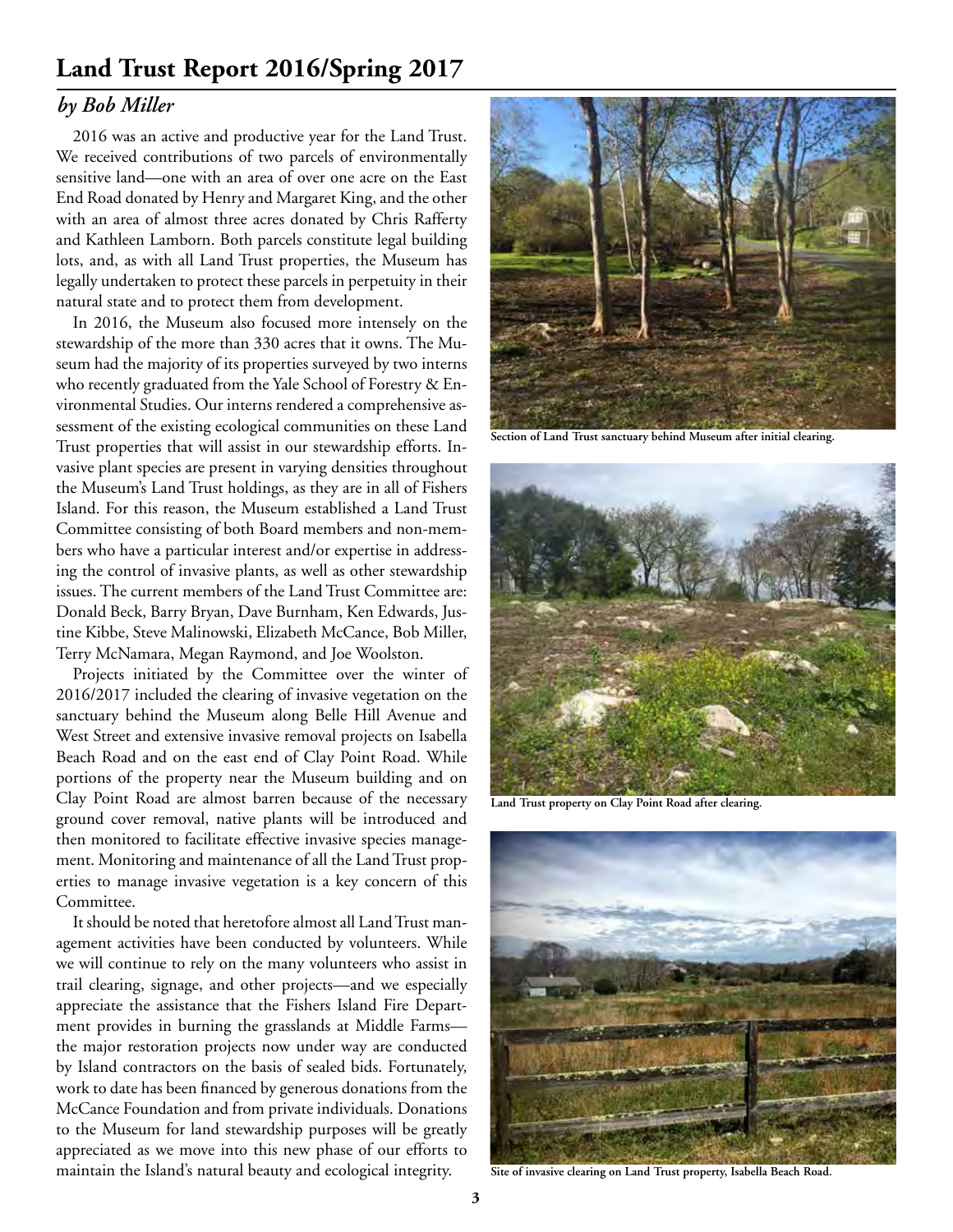

**Detail of** *Plan Showing Section of the West End of Fishers Island, N.Y.,* **c. 1897. Note the ponds to the west of Silver Eel Pond. The Government later filled them in with displaced earth from emplacement construction. The named roads were never built as shown.** 

# **Island History** *by Pierce Rafferty*

After purchasing the western tip of Fishers Island for fortification purposes in September 1898, one of the U.S. Government's first tasks was to create a landing dock for supplies. Silver Eel Pond drew immediate attention as a favored site. A letter to the Chief of Engineers, dated December 13, 1898, revealed the pond's advantages: "The necessity for the work arises from the fact that there is no landing of any character on the Government Reservation, and none on the island at all, which is practicable for landing materials for the work. Cutting into Silver Eel Pond is proposed, because it is not only cheaper than to build a dock out into the Sound, but affords a perfectly land-locked harbor in which vessels can lie and discharge in any weather."

After receiving the go ahead from Washington, labor crews began preliminary cuts to open Silver Eel Pond in December 1898. The channel was fully dredged in February 1899. The following newspaper article was published in the *Naugatuck Daily News* on March 23, 1899:

### **Silver Eels Becoming Scarce**

#### *Salt Water Drives Them from Famous Pond at Fisher's Island.*

*New Haven, March 23.*— The Famous silver eels of Fisher's Island will soon be no more. Silver Eel pond is known to most fishermen and sportsmen in this vicinity. It is located on this side of Fisher's Island some way back of the Munnatawket house.

It is quite a large body of water and a peculiar kind of eels have made their home in it. Silver eels are long and thin, with a white stripe running underneath. They are not better eating, although some persons prefer them to the regular salt water eels.

Since the government began to build fortifications on the island many changes have been made. Among other things a channel has been cut about 70 feet wide from the sound into Silver Eel pond, a distance of perhaps 70 feet. Then a wharf was built at one side of the pond. The bank was abrupt, and little work was required to make a wharf with 12 feet of water. The pond was dredged so it affords a fine harbor and landing place for boats bringing supplies and materials for government work.

The tapping of the sea salt water into the brackish waters of Silver Eel pond, and the silver striped inmates could not stand the change. Some sought to escape by way of the channel, others remained. A fisherman crossing the pond lately saw dozens of eels lying at the bottom with their silver stripes uppermost, showing that they were dead. Other fishermen, spearing for eels in Little Hay harbor, have brought up silver eels from out of the mud or in dying condition. They no doubt were some of the number which had left the pond by way of the channel and had dug into the mud to escape the briny waters of the sound.



**Looking past dock on Silver Eel Cove to the Sound opening, circa 2001.** 

# **Nature Notes**

**Excerpted from:** *Birds, Plants & Fish of Fort H.G. Wright* **by the late Edwin Horning** *[1998].*

### **Silver Eel Cove:**

#### *Island climate; plants, animals, and folks around the docks*

"Silver Eel Cove" (where the Fishers Island ferries dock) was a pond before 1898. The land was purchased by the United States Government, the Fort was begun, and the present entrance to the cove was opened to the waters of Fishers Island Sound. A new environment was created and new forms of living creatures would henceforth be found in Silver Eel Cove.

The water temperatures of the surrounding sea have a moderating effect on the air temperature of Fishers Island. Air temperatures on the Island in winter are 5-10 degrees warmer than those on the nearby mainland. And in the summer it is 5-10 or more degrees cooler. This is because water has more "thermal inertia" than air; for example, water temperatures in Silver Eel Cove in 1997 varied from a low of 41 during January to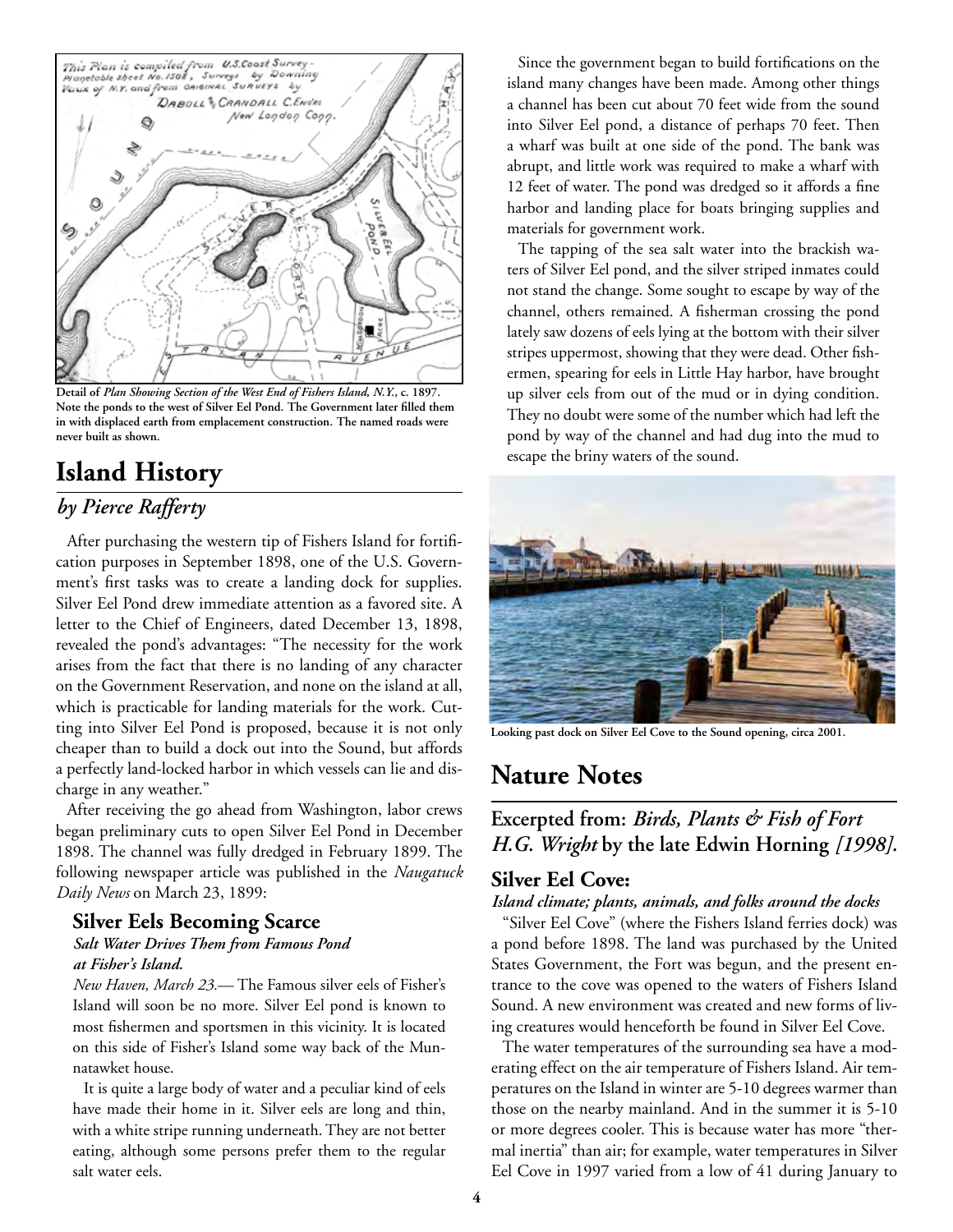

**Great egret** *(Ardea alba)* **feeding in Silver Eel Cove. Photograph by Justine Kibbe. Note the two rockweeds in background: bladder wrack** *(Fusus vesiculosus)* **above the bird's back, and knotted wrack** *(Ascophyllum nodosum)* **on rocks to right.**

a high of 72 in September (a range of 31 degrees Fahrenheit), whereas the air temperature varied from 6 degrees in January to a high of 88 on July 15, a range of 82 degrees. It's great after being in New London on a hot summer day with 90-degree temperatures to return to the Island's 80 degrees.

While you are on the dock, look at the seaweed or algae growing on the pilings. There are three main kinds of algae: the green, the brown, and the red, all of which grow in Silver Eel Cove. Attached to the pilings are at least three kinds of brown algae. One kind is kelp, which comes in long greenishbrown strips. Botanists call is *Laminaria*. There are two smaller kinds with knotted fronds: the rockweeds, one of which is *Fusus vesiculosus* and the other *Ascophyllum nodosum*. The "knots" are gas-filled floats which keep the fronds up in the sunlight despite the rise and fall of the tide. Among the red algae is an edible one called "dulse," also known as *Rhodymenia palmata*. It is reddish and shaped somewhat like a hand with projecting fingerlike fronds. Among the greens are other edible algae called sea lettuce or *Ulva lactuca*. All of these algae must be attached by a "holdfast" to something solid like a piling or a rock. Other places to find them are on the rocks northwest of Silver Eel and at Race Point.

In September and October, people with rods, bait, and other gear appear on the docks, for it is fishing time. They come to catch tinker mackerel, snapper blues, butterfish, flounder, fluke, weakfish, eels, porgies, and others. Schools of fish fishermen call "bait fish" come into Silver Eel Cove, sometimes followed by the bigger fish that the fishermen want to catch. The most numerous of the bait fish are the Atlantic silversides. At times squid appear in large numbers. Striped bass lurk in the waters under the dock, as Bob Evans discovered when he lived nearby and scanned the water at night. Lobsters also live in the Cove, and have on occasion been caught by inventive fishermen.

Birds that come into Silver Eel Cove during the winter months are double-crested cormorants, red-breasted mergansers, mallards, black ducks, gulls, and others. On a cold winter day in the early 1960s, with an earth science class, I watched as a herring gull dove and killed a horned grebe. One of the class members raced to the spot and waded into the water to retrieve the grebe. It is now a specimen in the Museum. A fishing bird which may be seen during any month of the year at the cove is the kingfisher; it is often perched on a dock, boat, or other spot where it can see fish in the cove. This bird sometimes alerts us to its presence by its rattling call.

Another fishing bird present in large numbers during July and August is the common tern, which does not arrive on the Island until early May, back from South America. Wilfred Sinclair, an early manager of the Ferry District, once said, "I know that it is summer when I see a tern." In late July, August, and early September the common terns perch on the pilings and docks, make flights over the water, hover briefly, then dive to catch fish. Often fish are brought back to young perched on a dock. The young terns were probably hatched on Great Gull Island, and flew to Silver Eel Cove with their parents. If you watch terns as they hover and dive, it is easy to see when they are successful or not.

Other birds nest around Silver Eel Cove. Barn swallows swoop over the water and under the dock where they nest; the young must be able to fly when they leave the nest for the first time. Starlings nest in holes in the pilings. Bob Evans found a Green heron's nest hidden between pilings near the ramp at the south end of the Cove. During the early 1990s, a flicker nest was found in a cavity in a stump along the road leaving the ferry dock. In a tree next to the former headquarters building where the Youth Fellowship now is, a family of crows had their nest. Crows are most secretive at nesting time and nests are not often found. In the loft of the building where Harold Cook now has his shop, rock doves (or common pigeons) nested for many years. Swans have nested in the wrack on the little beach at the entrance to the harbor.

It is always possible that you will see unusual animals around the docks. One day Bob Evans saw a river otter sitting under the dock at the southernmost end of the cove. Bob watched the otter dive and catch a fish, return to its spot, and eat the fish. Under this same dock during a winter in the 1950s, Lee Ferguson one day pointed out a bird that I had never before



**The Razor-billed auk** *(Alca torda)* **is a colonial sea bird that comes to shore only to breed. Lee Ferguson and Ed Horning saw one in Silver Eel cove in the 1950s, the last recorded sighting on Fishers Island, other than remains that had washed ashore.**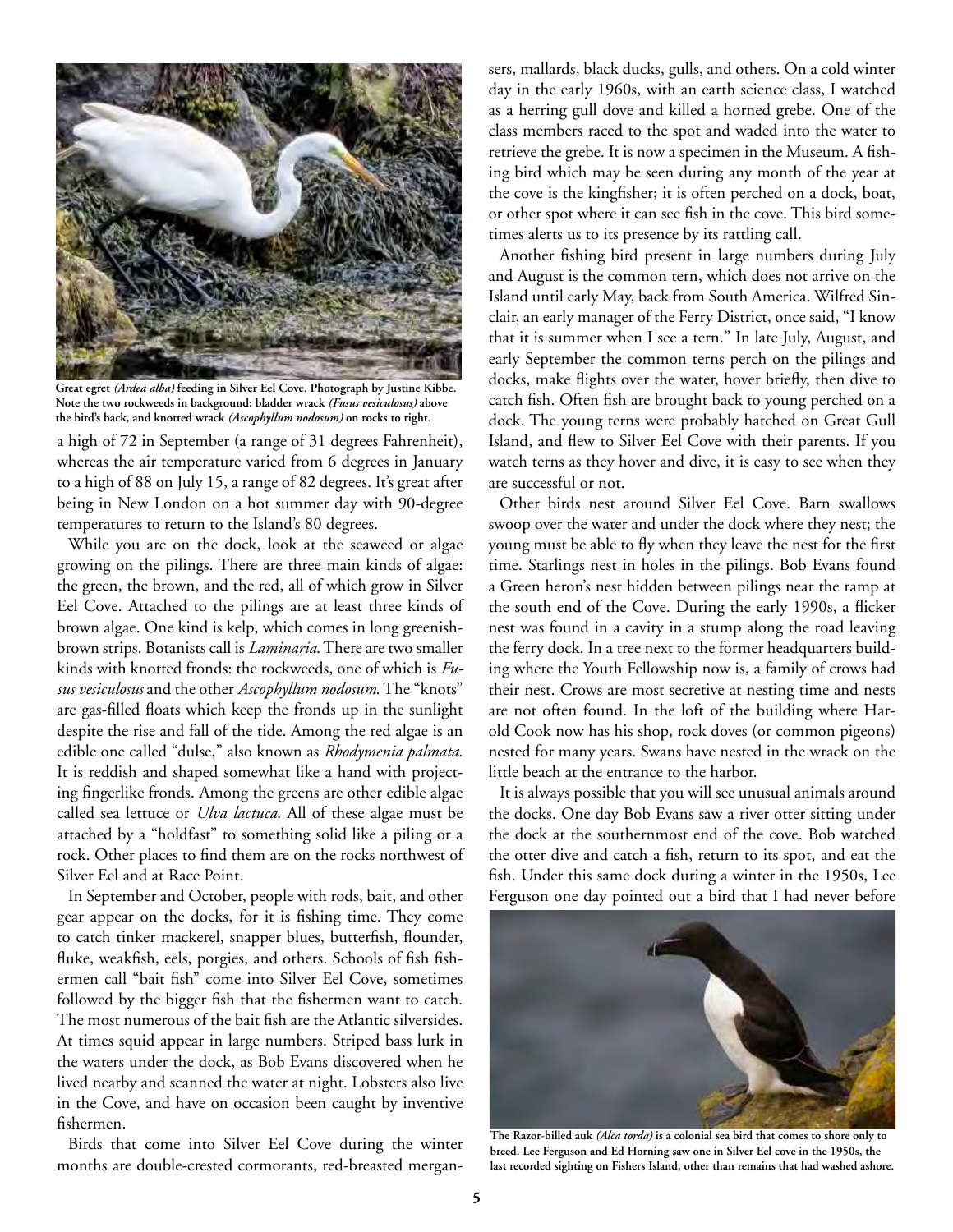

**Docks on Silver Eel Cove with Pump House in background, circa 2001.** 



**Black-crowned night heron** *(Nycticorax nycticorax)* **in pines near the Pump House, Silver Eel Cove. Photograph by Justine Kibbe.**

seen. It was one of the northern members of the alcid family, a razor-billed auk. The poor bird had gotten into a patch of oil. Lee said that he had seen another oiled auk in the same place before seeing this one. A garter snake was once seen swimming across the Cove in the late 1980s. Charles Stepanek once found a dead gray fox in the area.

As you leave Silver Eel Cove, note a grove of exotic elms just east of the road. They are Turkestan elms, *Ulmus pumila*. There were probably planted around 1910-1920, as the fort was being first developed. In September and October these non-native trees come alive with bird life. At that time, yellowbellied sapsuckers come from the north, seeking food. This member of the woodpecker family perches on the side of a tree and drills 10 or more holes in a row across the trunk. They are often seen on apple and other fruit trees, but this elm is favored. The sapsucker dines on the sap, and insects attracted to the sap, but so do other birds including such migrating warblers as the black-throated blue, the yellow-rumped, and the Cape May warbler (a very rare one). Hummingbirds have been seen partaking of the sap. Insects such as flies, wasps, bees and butterflies sip at the sap wells of elms. Every autumn I look here to see the first of the sapsuckers. Sometimes I hear a catlike "meow." It is the sapsucker.

*Editor's note: The grove of Turkestan, or Siberian Elms referred to in the last paragraph is located on the Kibbe property across from the Lamb property. The traffic pattern to the ferry was then clockwise, so the elms were then on your left as you exited the ferry area.* 

### **Nature Notes The Snakes of Fishers Island - Part II**  *by Terry McNamara*

In last year's newsletter we discussed the two most common snakes that you are likely to encounter on our island: the Northern Black Racer and the Eastern Garter Snake. There are two other species of snake that inhabit Fishers Island. You may have encountered the Eastern Ribbon Snake *(Thamnophis s. sauritus)*. It closely resembles the ubiquitous eastern garter snake as the ribbon snake is a slender, medium-sized snake with three well-defined yellow stripes on a dark, brown to black body. It is found in a variety of habitats but always in proximity to shallow water. Like the eastern garter snake, the eastern ribbon snake is one of the first to appear in the spring and stays active April to October. They are semi-arboreal, often found in bushes and shrubs, and are active during the day.

To determine that you are observing a ribbon snake as opposed to a garter, you can use specific keys and a general sense of their markings and relative proportion. On the ribbon snake the supralabials (the first row of scales above the mouth) are white and tend to be set off from the brown head



by a thin black line. The garter snake, by contrast, often has dark bars on its supralabials (see figure 1). The lateral stripes of the ribbon involve scale rows 3 and 4 as opposed to 2 and 3 in the garter snake (see figure 2), but you'd have to handle the snake to make this observation. Once you've seen a few of each type, it's easier to tell the difference. The ribbon snake is much slimmer and has a much longer tail, about a third of its body length. Its markings are much "neater" and more distinct. The ribbon snake is also swifter and more agile than the garter.

Eastern ribbon snakes average about 26 inches in length, though they do grow all through their lives and have been recorded up to 38 inches. The young are born in August in a litter of 2 to 20 snakes averaging 8 inches long. As an adult, the snake feeds primarily on amphibians. Most feeding is done in the morning or early evening, when the snakes prowl for food. Once the prey is discovered, the ribbon snake crawls rapidly after it, seizes it in her mouth, and swallows it.

Many wading birds and small mammals eat this snake, as do black racers and turtles. The species is considered a very good indicator of high quality wetlands because of its dietary requirements. Due to their habitat preferences, road mortality is not significant. When first disturbed, this snake attempts to escape by diving into water and swimming away or vanishing into the vegetation. When handled, they will thrash about and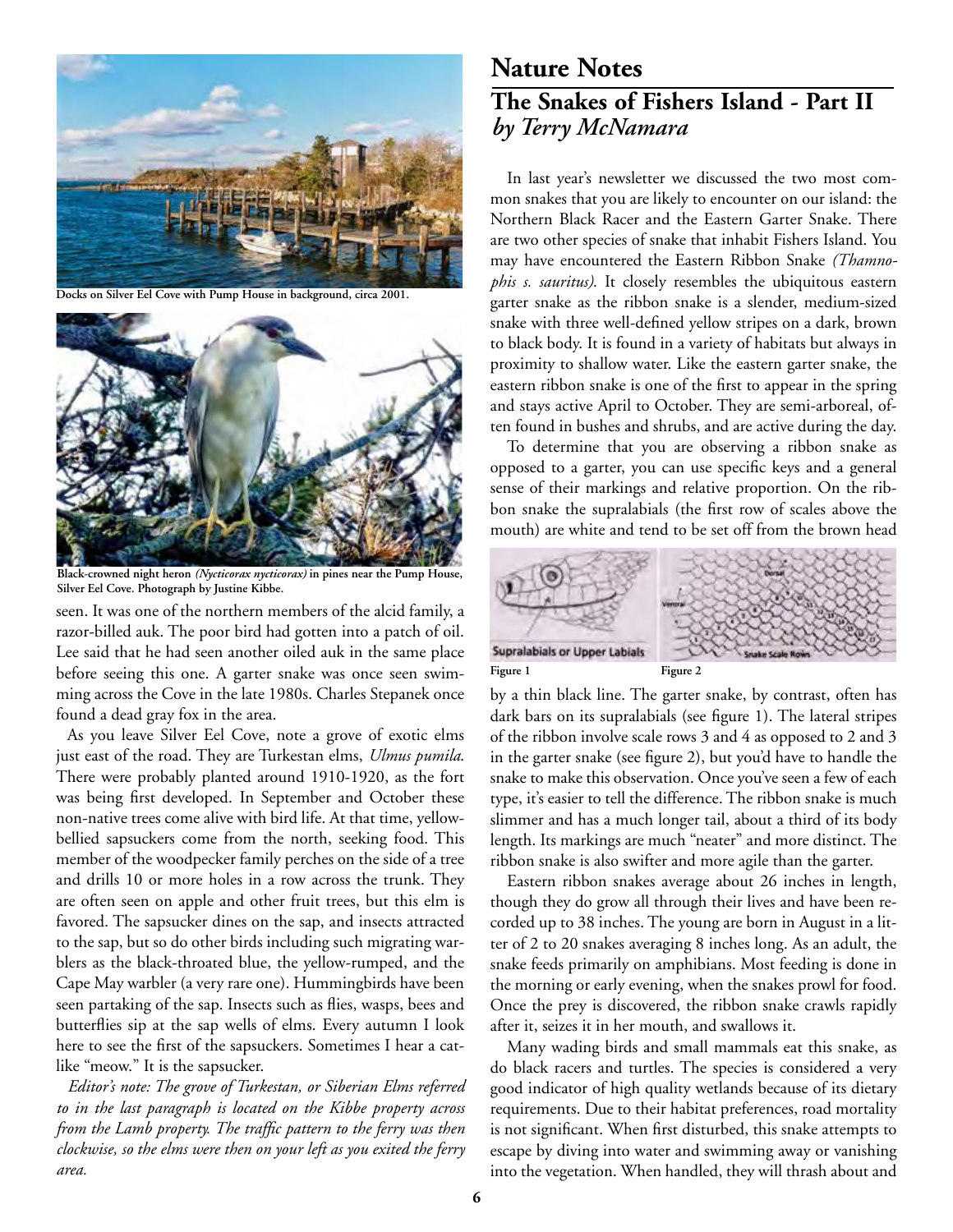

**Eastern ribbon snake** *(Thamnophis s. sauritus).*

spray feces and musk from their anal glands, but they rarely bite.

The final member of our exclusive Fishers Island serpentine group is the Northern Ring-necked Snake *(Diadophis punctatus edwardsii)*. This handsome 10 to 14 inch snake is smooth scaled with a slate gray or blue gray body. It has a black head, a yellow, golden or orange neck ring, and a yellowish underside. Your chances of observing this creature while walking the trails are slim, for although they are common, they are very secretive.

The snake is principally nocturnal. During the day it can be found under rocks, logs, bark or debris—but mostly under rocks. They use heated rock for thermoregulation in lieu of basking in the sun like the larger snakes. They're often communal, so when you turn over rocks there's a good chance there will be more than one present. They prefer woodlands and are rarely found more than a few meters from them. A walk on dirt roads in forested areas will often yield carcasses flattened by automobiles during the night.

Ring-necked snakes emerge from hibernation toward the end of April and mate soon afterwards. The female lays a clutch of 2 to 10 white elongate eggs, 7/8 inches long with a diameter of 1/5 of an inch, with one end tapering more than the other. The newly hatched young average about 5 inches and, as with all snakes, will continue to grow their whole lives,



**Northern ring-necked snake** *(Diadophis punctatus edwardsii).*

which can last up to 10 years. The record length for a ringnecked snake is over 27 inches.

A ring-necked snake feeds on salamanders, frogs, other snakes, slugs, insects, and earthworms. It seizes the prey in its mouth and chews on it until it stops struggling. Although they are completely harmless to humans, ring-necks do have a weak venom. They use their enlarged back teeth to introduce the toxic saliva into the prey. These snakes rarely bite when handled but will release an offensive smelling musk and feces when disturbed. Like all small snakes, ring-necks are viewed as a food source by a large variety of predators.

Hopefully you will encounter some of these snakes during your explorations this summer. If you do discover a clutch of eggs please report it to the Museum by email or phone call.



**Close up of head of Northern ring-necked snake** *(Diadophis punctatus edwardsii).*

# **Island History**

### *Going to Isabel Beach, Anyone?*

The Museum has sought for years to locate details on the shipwreck that gave Isabella Beach its name. Henry L. Ferguson's history of the island, "Fishers Island, N.Y.: 1614-1925," published in 1925, had only the sketchiest reference to the wreck: "The schooner Isabella Blake, after which the beach is named, went ashore in about 1870." Recently, while doing an internet newspaper archive search of all connections that Noank, Conn. has with Fishers Island, Pierce Rafferty uncovered some surprising information. The March 11, 1867 issue of the *Philadelphia Enquirer* revealed that "Schr. Isabel Blake, ashore on Willoughby's Point, Fisher's Island, is full of water, and will prove almost a total loss; she has been stripped of sails, rigging, &c. The vessel struck on Sunday night, and almost immediately filled with water, and the officers and crew were compelled to stand in it until Monday morning. Capt. Hart's wife stood in the cabin up to her shoulders in water for nearly sixteen hours, and when taken out she could hardly stand and was nearly frozen; those on board were rescued by a vessel on Monday forenoon, and taken to Noank, Ct., where they were cared for by Deacon E. Rogers and others, and then sent to Boston, their destination." Further research has confirmed the wrecked schooner's name was *Isabel* Blake not Isabella Blake and that she was carrying coal as cargo. The wreck occurred on the night of Sunday, March 3, 1867. "Willoughby's Point" referred to in the newspaper article was likely Wilderness Point. *In any case, it's interesting to note that we've been calling Isabella Beach by the (slightly) wrong name for 150 years.*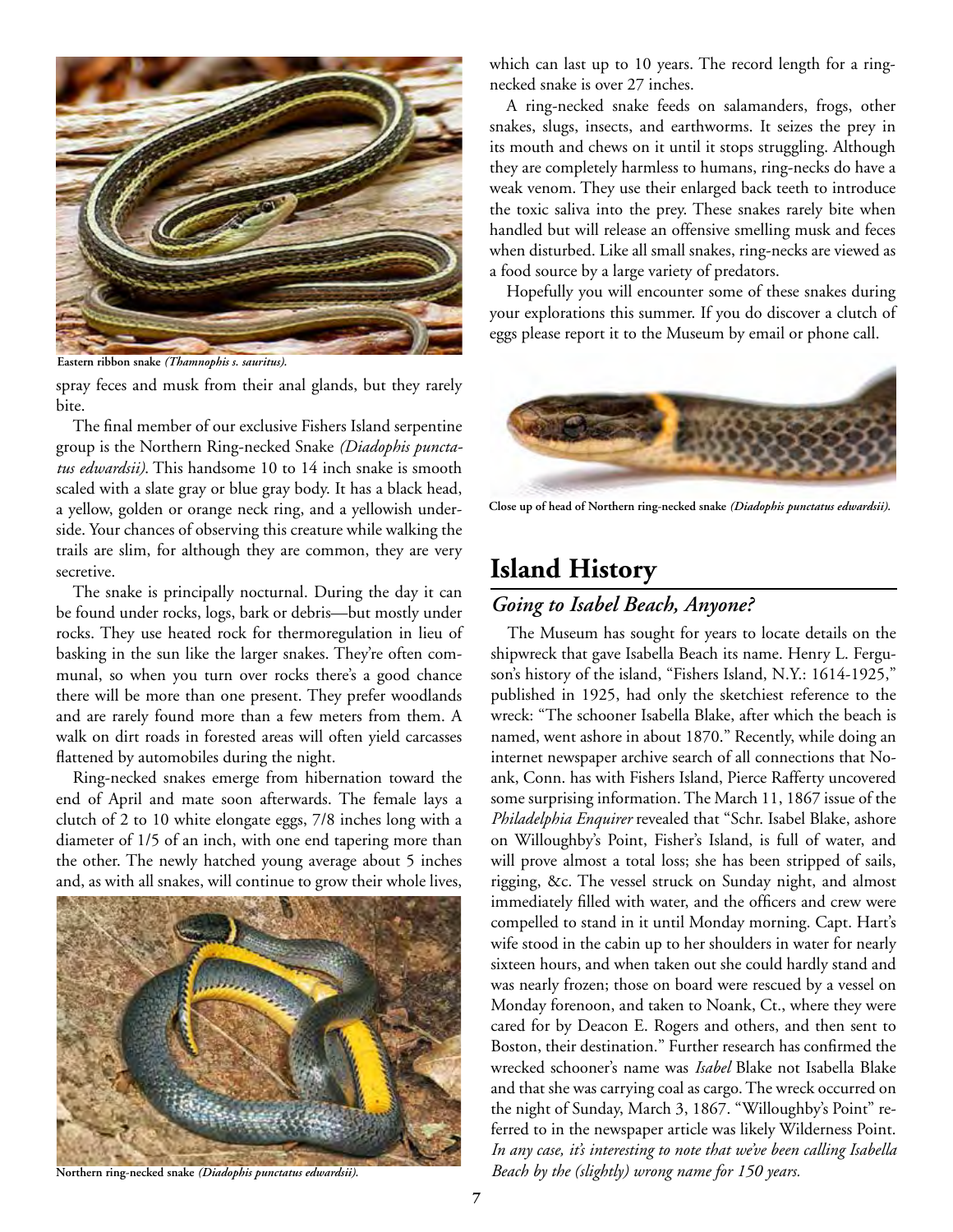# **(Nearby) Island History** *by Robert P. Anderson, Jr.* **South Dumpling Island**

My earliest memory of the name South Dumpling Island, almost 70 years ago, was hearing my father Robert P. Anderson entertain guests in the main cabin of our ketch *Kestrel* with stories of the olden days in Noank. From my bunk in the fo'c'sle I shuddered at his description of the wreck of the great steamship *Atlantic* on November 27, 1846 at North Hill, Fishers Island, just south of South Dumpling. Nearly fifty souls died in the frigid water that night. One of the victims was a Belgian lace merchant, whose cargo in barrels washed up on the shore, eagerly picked up by boats of Noank scavengers and the lace distributed among Noank homes. My grandmother still treasured hers.

My father loved telling about his early job as mate for the Noank lobsterman Wayland Morgan, whose pots were set near South Dumpling. One day Wayland received some very bad news: the New York Fish & Game Commission decreed that every boat fishing in New York waters would be required to have a name. He'd been lobstering there for a good many years, and his boat had never had a name, and he was darned if he was going to obey this highhanded order. Eventually, though, he decided he had better comply. So on the very last day for registration Wayland went to the Suffolk County office and entered the shortest name he could think of, *It*.

Over the years the waters around South Dumpling became a favorite destination of our boat. Sailing to and from Noank required crossing the strong tidal currents of Fishers Island Sound, either flood or ebb, and a light wind made the trip challenging and uncertain.

While courting my wife Mary in Minneapolis, Minnesota during the late 1950s, I discovered a print of North and South Dumpling islands in a most unlikely place: the back of playing cards from United Airlines. The painting was by Y.E. Soderberg, whom I knew, and it represented for me the charm of my homeland in which I was hoping to interest Mary.

During the two years 1962-64 Alfred L. Ferguson, III served as law clerk to my father in his last year as Chief Judge of the U.S. District Court for the District of Connecticut. Since his Second World War years in southern England, my father had wholeheartedly adopted the custom of afternoon tea, where an informal familiarity existed among the judge, his law clerk and his secretary. At one of these daily events in 1963, Al Ferguson, knowing of my father's lifelong residence in Noank, mentioned casually that his grandfather Alfred L. Ferguson was going to sell South Dumpling Island. Instantly Pa responded, "I'll buy it!"

The record owner of the island was the West End Land Company, Inc., a New York domestic corporation of which Alfred L. Ferguson was the President. In due course, a bargain and sale deed executed on February 20, 1964 was delivered

by Mr. Ferguson, Sr. to my father and subsequently recorded in the Suffolk County Land Records at book 5507, Page 584. A \$2.20 documentary stamp disclosed the \$2,000 sale price.

Our family used South Dumpling for occasional picnics but no overnights. My father would anchor our sailboat about half way to Flat Hammock Island, and from there we rowed to South Dumpling. My father periodically spoke of having a wharf built on the east side of the island to facilitate tying up his boat there, but fortunately nothing ever came of it. I was concerned about inevitable vandalism and favored leaving the island as it was.



**Detail from** *U.S. Coast and Geodetic Survey, Fisher's Island, New York, 1882.*

As the years passed, the habitats for gulls, terns, cormorants, egrets and other waterfowl became increasingly "developed" for human habitation, and the remaining nesting sites at places like South Dumpling were concentrated into fewer and fewer natural areas. The resulting intensification of roosts for birds began to be evident as their droppings changed the soil chemistry beneath the trees. Quite rapidly the trees died, until now (2016) no large trees remain on South Dumpling. In roped-off grids on the west side of the island, the staff of Project Oceanology in Groton observed and recorded what was happening.

On May 2, 1978 my father died residing in Groton, and in due course my brother Frederic and I were appointed Co-Executors of his will. Although South Dumpling passed to us through his estate, we could not dispose of it until we satisfied the New York Estate Tax and completed ancillary probate through the Surrogate's Court of Suffolk County. At that time the island's value was appraised at \$11,900.00. The tax department's questions about the island's residents were answered, "water rats and seagulls", and about its plants, "bayberry, rosa rugosa, sumac and poison ivy."

Being used to the helpful, courteous personnel in the Connecticut probate courts, I was in for an unpleasant surprise. In addition to incomplete instructions, necessary forms withheld and nonsensical procedures, I had to disavow my profession as a Connecticut lawyer before they would allow me to settle my father's estate. I became so exasperated with New York bureaucrats I resolved to give the island away and spare my children from having to deal with such people. My brother agreed.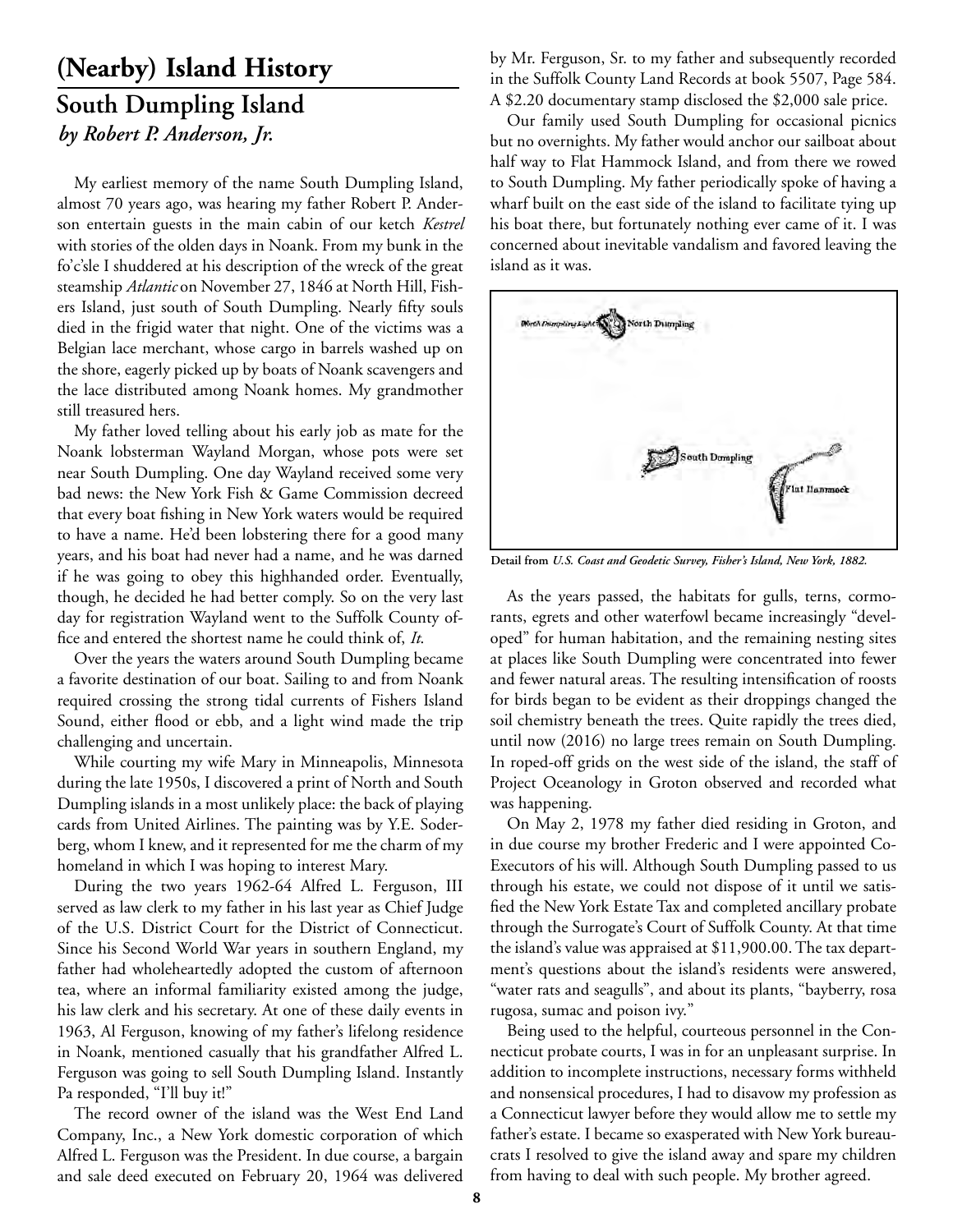

**South Dumpling Island, May 7, 2017. Photograph by Sophie Malinowski.** 

The Mashantucket Land Trust, comprising the Towns of Groton, Ledyard, Stonington and North Stonington, was our natural choice for a donee. The environmental movement was gaining strength, and I was aware of instances when organizations seeking to protect the natural environment were denied standing in court because of not having a pecuniary interest in the subject of the litigation. If Mashantucket were to own South Dumpling, no one could claim it lacked a pecuniary interest to protect.

At this time there was a very powerful urban planner in New York named Robert Moses. Notorious for pushing the construction of highways, bridges and tunnels, he was seen as a dangerous enemy of conservationists. In truth his guiding philosophy seemed to be that if any project were possible to do, it should be attempted. From the mid-1960s through the 1970s, he vigorously promoted the idea of a cross-sound bridge—most prominently one that linked Oyster Bay to Rye. Each of his proposals was thwarted by political and citizen opposition. In 1979, the prospect of a cross-sound bridge surfaced again. One of the proposed routes would spare Long Island drivers the bottleneck in New York City by building a giant causeway from Orient Point, Long Island that bisected the west end of Fishers Island and neighboring South Dumpling before traversing northward to the vicinity of Groton Long Point. Ownership of South Dumpling by the Mashantucket

Land Trust would certainly "jam a stick in the spoke" of that project, and so we proposed a gift to the land trust.

However, before Mashantucket could accept South Dumpling, its certificate of incorporation had to be amended to allow it to acquire and hold land outside of Connecticut. This was accomplished in the spring of 1979.

On May 29, 1979 ancillary probate of my father's estate and payment of the New York Estate Tax (\$194.19) were completed, and full title to the island passed to my brother and me.

We conveyed South Dumpling to the Mashantucket Land Trust, Inc. by a quit-claim deed dated November 30, 1980 and recorded in the Suffolk County Land Records at Book 9036, Page 379.

As a postscript not connected with the island, on June 6, 1995 the land trust formally changed its name to Avalonia Land Conservancy, Inc. as it presently is known. South Dumpling continues offering a habitation for waterfowl, despite the absence of trees, and remains a favorite destination of our Noank Sloop, *Winsome*.

*Robert "Chip" Anderson, an attorney at the law firm of Waller, Smith & Palmer, New London, Conn., is a life-long resident of Noank, Conn. He maintains and sails an engineless wooden Noank Sloop.*



**Man standing on south shore of South Dumpling Island, Fishers Island Sound, 1895. Photo by James S. Casey.**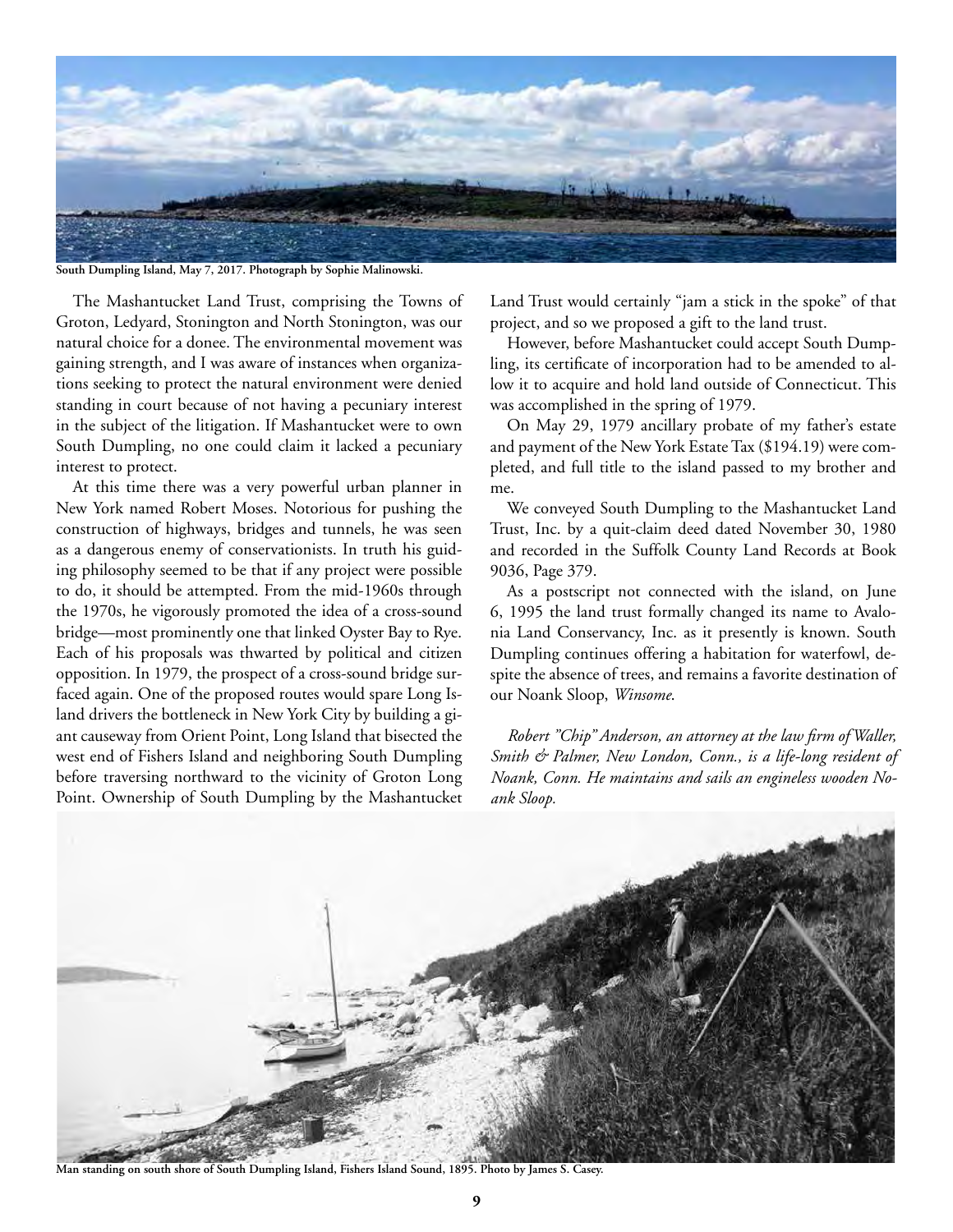

### **The Board of Trustees would like to extend its heartfelt thanks to all who gave during 2016. We are grateful to each and every one of you!**

John K. Ahlgren Karen & David Alberghini Ashley & Mark Allan Seth & Susie Allan Alsop Family Altus Partners, Inc. Natalie Andersen Beth & Mark Andrews Stephanie & Gareth Annino Anonymous Bob & Ann Anthony Bunty Armstrong Whitney Armstrong & Monica Youn Maxine Arnold Meg Atkin George & Bernice Auger Peter & Katherine Baccile Jim & RoAnn Bailey Diane & Jim Baker Mary E. Baker Richard S. Baker, Sr. Jean & Bricks Baker Lt. Col. Barry B. Bannister, USA Ret, & Mrs. Ann Bannister Kathleen & Rick Barrett Bing & Carol Bartick Norma M. Bartol Greg & Vinton Bauer Thad Bereday & Margaret Russell Gayle Beyer & Bob Shippee Ludmila & Truman Bidwell Thomas H. Bishop Jerry & Margot Bogert Frank & Elisabeth Bohlen Bonsal Family Fund Frank & Helen Bonsal Linda & Mark Borden Anne Borland Ellen Boswell & Bernhard Schiefer Luke & Aggie Boswell Taylor & Lizzie Boswell Ghislaine Boulanger & Charles Kadushin Sarah Boy Robert F. Boyd Mr. & Mrs. James Bradbeer Helen Braun Alex & Brett Briggs Marnie & Kit Briggs John & Elena Brim Susie & Peter Brinckerhoff Sue & Jon Britt Cary Brown & Steven Epstein Lauren Brown

Lee & Alice Cary Brown Zooey & Lyons Brown Mr. & Mrs. Nicholas Brown Elise & Pierce Browne Miggie & Barry Bryan Sissy & Bill Buller Bard & Barbara Bunaes George & Anne Bunting Mr. & Mrs. Jeffrey Bunting Heather & David Burnham John Burnham & Rachel Balaban Mary & Brad Burnham Ashley & Andrew Burr Mr. & Mrs. Elbert Burr Jan & Peter Burr Jean N. Calhoun Clark & Elizabeth Callander Jeff & Ellen Campbell Peg Campbell Ralph & Lauryn Carbone Mary Carpenter Mr. & Mrs. Edmund M. Carpenter Jeff Carpenter Sally & Tom Cashel Dan & Hitomi Chapman Joan A. Chaves Geoff & Laurie Chester Chubb Church on the Rock Philip & Esther Colbran Kevin & Leslie Coleman Robert & Elizabeth Coleman Amy F. & Bradley I. Collins James Collins & Virginia Donelson Matthew & Claire Commons George & Leslie Conant Margot & David Congdon Connecticut Audubon Society Anne Cook & Peter Conze, Jr. Bard & Elizabeth Cook Elizabeth H. Cook Jeanie & Geb Cook Mr. & Mrs. Stephen A. Cook Mr. & Mrs. Peter J. Coolidge Joan W. Cox Cypherd Family Jean D. Crane Dianne G. Crary Jane Crary Robert Crary Susan & Ace Crary Missy & Peter Crisp Ellie Crosby

Tina & Paul Crowley Cutler Family Carlene & Ian Damon Nan & Ted Danforth Mr. & Mrs. Philip Dater, Jr. Sandy & Wesley Davidson Ann Dearborn Dave Denison Kerry & Donald Devine Chris Dewey & Nancy Clark Diane Dawson Dexter Ava Diaz-Saavedra Christian Dietrich Tom & Carol Doherty Theo & William Dotson Olivia & Michael Douglas Nan Doyle & Gérard Schmidt Susanna & Boker Doyle Linda & Richard Duggan Mr. & Mrs. Mac Dunwoody Connie & Michael duPont Ruthy & Tommy duPont Linda & Jay Duryea Ederic Foundation, Inc. Deborah Edwards & John Balevic Laura Edwards Peggy Elliott Joan Ellis Roberta Elwell Samuel Epstein Sandy & George Esser Fairfield Foundation Jonathan & Isabelle Farrar Ann & Alfred Ferguson Charles B. Ferguson Harry & Susie Ferguson Jane G. Ferguson Marian R. Ferguson Nancy Ferguson Emily & Murray Fisher Grace Fisher-Owens Jane Fisher & Michael Bowles Sandy & Rossie Fisher Fishers Island Lemonade Fishers Island Oyster Farm Fishers Island Sportsmens Club Sarah B. Fiske Will & Diana Fiske Chris & Christine Flanagan Mr. & Mrs. Christie Flanagan Ella & Chip Flower Lynn A. Foster Luke & Rhonda Fowler Linc & Molly Frank Martha C. Fransson

Liz Furse William Furse Andrew & Kendal Gaillard Tom & Peg Gaillard Peter & Peggy Gaillard Bill & Kassie Gaillard Prudence Gary Mark & Louise Gaumond Robert & Jane Geniesse Jan & Tom Geniesse Ashley & Brooks Gibbins Carol & Paul Giles Peter Gilhuly Rob & Karen Goodwin Gordon Fund Allison & Chauncey Goss Gerrit & Tessa Goss Michele Goss Porter & Mariel Goss Mr. & Mrs. Benjamin H. Gray Joby Gray Nancy Gruner Mary Beth & George Guimaraes Donnell & Jerry Guthrie Bill & Josie Hall Ranny & Ken Hanau Michael & Patsy Hanson Tracey & Gil Hanse Robert & Phyllis Hansell Teddy & Ashley Harrington Laura & Ben Harris David Harris, Jr. John M. & Kathyrn L. Harris Alexander Harvey II Mr. & Mrs. F.B. Harvey III Janet & Dixon Harvey Mary H. Harvey Matthew Healey & Jacqueline Rubin Matthew & Polly Heeney Wendy & Ted Henderson Matthew & Barbara Hennessy Lucinda J. Herrick Kenneth & Mary Hill Mr. & Mrs. C. Clarkson Hine Tony & Emmy Hobson Bob & Meg Hoey Mary & Larry Horn Horning-Cassellius Family Martha Horning & David Silber Win & Hilary Hotchkiss Winchester F. Hotchkiss, Sr. Kenny & Nat Howe Stephen & Julia Hulslander Rossie & Randy Hutcheson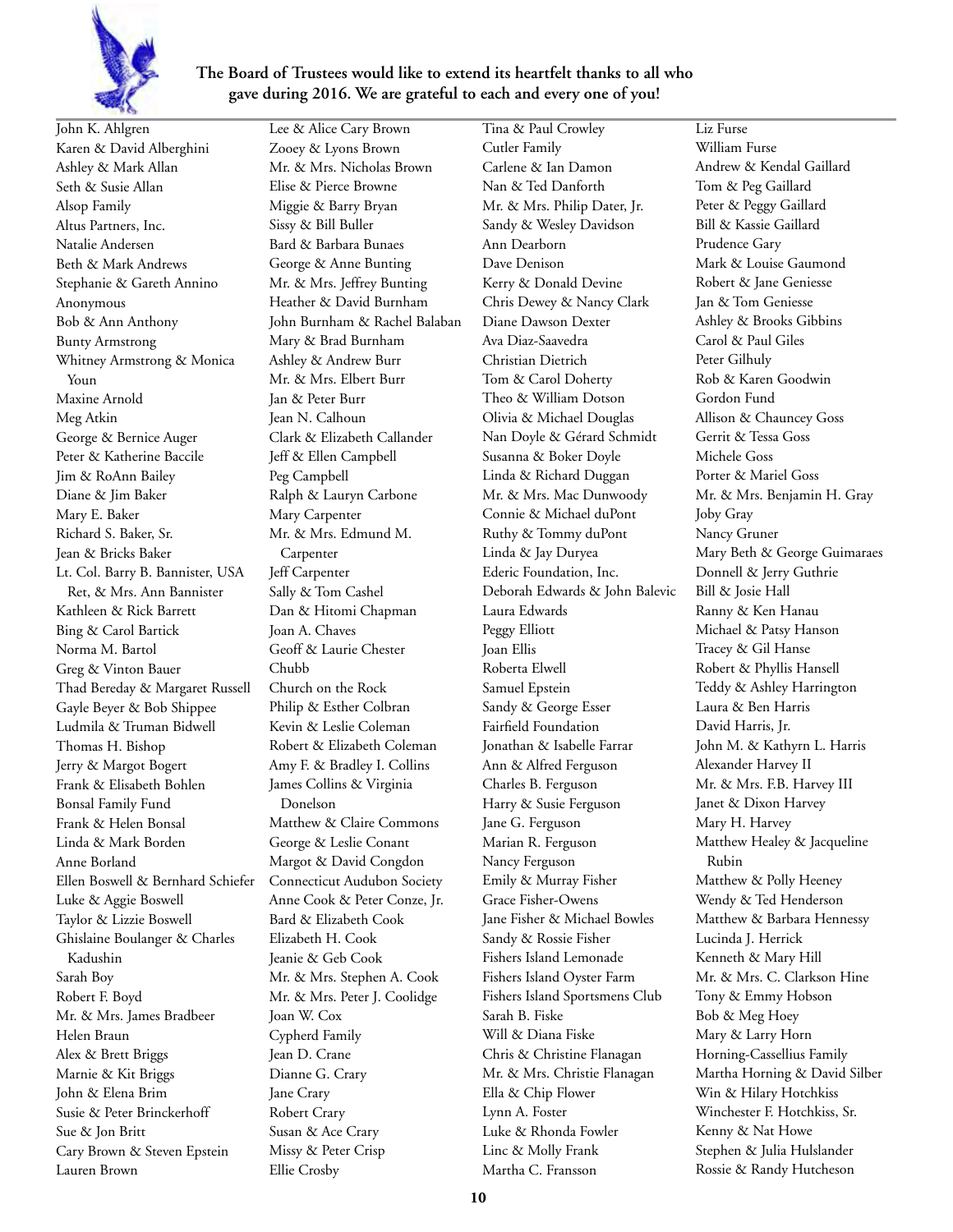Christopher Ingram & Kapri Thomas Lisa & George Ireland Mr. & Mrs. John N. Irwin III Island Gardeners Matt & Kate Jackson Susan Jeffries Dick & Beverly Jenssen Betty Edwards Johnson David & Jackie Johnson Laura & Tom Johnson Pam & John Kean Kean Foundation Ian L. Kelley & Joanna Pertz Ellen Kelly Sheila R. Kennedy Cassie Kernan Mr. & Mrs. Barron U. Kidd Gail & David King Henry & Margaret King Rufus King Valarie Kinkade & Kevin Grant Monique Kinsolving Mr. & Mrs. William Krag Rolfien & Arthur Kuijpers George & Tish Lamb Jane & Lewis Lamb Karen & Donald Lamb Susan & Peter Lawrence Jean M. Leuchtenburg Josh & Tamara Leuchtenburg Peter & Lyn Lord Cecil & Linda Lyon Natalie & Frank Lyon Audrey Ludemann Mr. & Mrs. R. Vincent Lynch, Jr. Bob & Bobsie Macleod Morris & Susan Macleod Sarah & Steve Malinowski Amy & Walter Manny Dean & Joan Marchessault Rob & Jane Marshall Sam & Laura Marshall Paul Matondi Elizabeth F. McCance Mr. & Mrs. Henry F. McCance Thomas McCance McCance Foundation Mr. & Mrs. Edward McElwreath Diane & Steve McGeeney John McGillian Alice & Hunter McGuire, Jr. Hilary & Alex McKown Lindsay & Stuart McLean Sara & Locke McLean Terry & Harriet McNamara Alex Riegel Mellon John Mettler

Bob & Margot Meyer Mary Meyer Mary Middleton Dwight Miller Elizabeth & Richard Miller Mr. & Mrs. Michael Miller Tina & Malcolm Miller Isaleen Sinclair Montgomery Gordon Murphy Rosita & Grayson Murphy Mary P. Murphy Heather & Phil Musser Sarah & Phil Neusius New London Maritime Society Ken Nimblett Dudley & Sasha Nostrand A.B. & J. Noyes Foundation Rob Noyes Family Nick & Ann Noyes Kip O'Brien Denny Ogden Jim & Ann O'Keefe Wendy & Tom O'Neil Mollie & Henry Osborn Mary Pankiewicz Ellen & Harry Parker Tom & Elisabeth Parker Andrew & Elizabeth Parkinson Bates & Leah Parsons Harris & Liz Parsons Kathy & Ged Parsons Mimi Parsons & Tom Siebens Nancy Parsons Reyn Parsons & Cindy Buzby Mr. & Mrs. Robert W. Parsons Arthur & Louise Patterson Patterson Family Foundation Sharon & Tim Patterson Mr. & Mrs. Thomas H.C. Patterson Elizabeth Peishoff Mary Jean Pelham George & Elaine Petersen Charlton Y. Phelps Sam & Anne Polk Maisie & Chip Pollard Suzanne C. Pollard David & Dana Porter Cathy & Mike Posey Lila & Brooks Preston Marguerite W. Purnell Rosanne & John Purtill Brian Rafferty Corinne Rafferty & Dale Wiehoff Vicki & Pierce Rafferty Susan & Curtis Rand Rosina Rand Karena, Martijn, Haley & Lily

Rasser Ben Rauch & Margaret Scott Ann & Edmund Redd George Reed Helen Scott Reed Bagley Reid Kate & Scott Reid Ang & Susie Renna Charlie & Suzie Rentschler Carol & Bill Ridgway Debbie & Sandy\* Riegel Dicky & Amanda Riegel Laurie Riegel Bob Righter Jim & Sandy Righter Mr. & Mrs. Donald M. Roberts Michael Roberts & Susan Young Jean & Brooks Robinson Shelley Robinson & C. Thomas Buscher Patricia Roche & Richard Rooney Ted & Thayer Rogers Chris & Roddy Roosevelt Andrew & Sarah Rose Anne & Peter Rosenberg Madge Rosenberg Andrea & Larry Ross Carolyn Ross & Family Mr. & Mrs. Laurence P. Rubinow William & Nicole Rubinow Peter & Meredith Rugg Jim & Tracy Rutherfurd Win & Mary Rutherford Mr. & Mrs. William Sachs Katharine duP. Sanger Alexandra Schlesinger Ron & Gail Schongar Suzanne Cameron Schutz Peter & Daphne Schwab Tony & Helen Scoville Carter & Staley Sednaoui Shafir–Schafer Family Greg Sharp Henrietta & Peter Sherwin Bronya G. Shillo Gregory & Deborah Shillo Lisa & Chip Sinclair Scudder & Susie Sinclair Tiggy & Jimmy Ski Debbie & Ashley Smith Jun & Jo Sochi Sooner Foundation Mr. & Mrs. Willard B. Soper II Tad Sperry & Ellen Harvey Charles & Sherin Spofford John & Mélie Spofford Martha & Nick Spofford Lucinda Stanley

Rebecca H. Stanley Janice & Peter Steil Bill & Lorna Stengel Mr. & Mrs. Albert Stickney III Karl Stofko Dr. & Mrs. Peter H. Strife Mary L. Strunk Katharine Sturgis Katharine H. Sturtevant Lenore H. Swenson Bruce W. Talbot Celie & Tom Tamoney Jim Tapscott Rosie Taylor James & Elina Thatcher Jean M. Thatcher Lew Thatcher Virginia & Thor Thors Leslie & Paul Tombari Martha Torrance & Tim Tolman Toddy & Tom Turrentine Bill & Deb Travers Emily Hall Tremaine Foundation Sarah C. Tremaine Genie & John Trevor Ed & Bobbie Trippe Cindy & Steve Tulka Margie & Bill Ughetta Hiram Upson Warren Van Deventer Claudia & Maarten van Hengel Drusilla van Hengel Helene van Oosten Ann & John von Stade Fred & Sally Wakeman James M. Wall Deb Walters James Ward Katie & Eric Welles Constance White Family Bobby & Ellen White Candace Whitman Tod Williams & Billie Tsien Mrs. Harold Williamson, Jr. Peter L. Williamson Anne & Charlie Wilmerding Mr. & Mrs. David Wilmerding, Jr. John & Libby Winthrop Sheldon & Paul Withers Kimball & Janet Woodward Sally & Joe Woolston Mary Denny Wray Shelby Wyckoff Lizora M. Yonce

*Please excuse any inadvertent misspellings or omissions. \* Deceased.*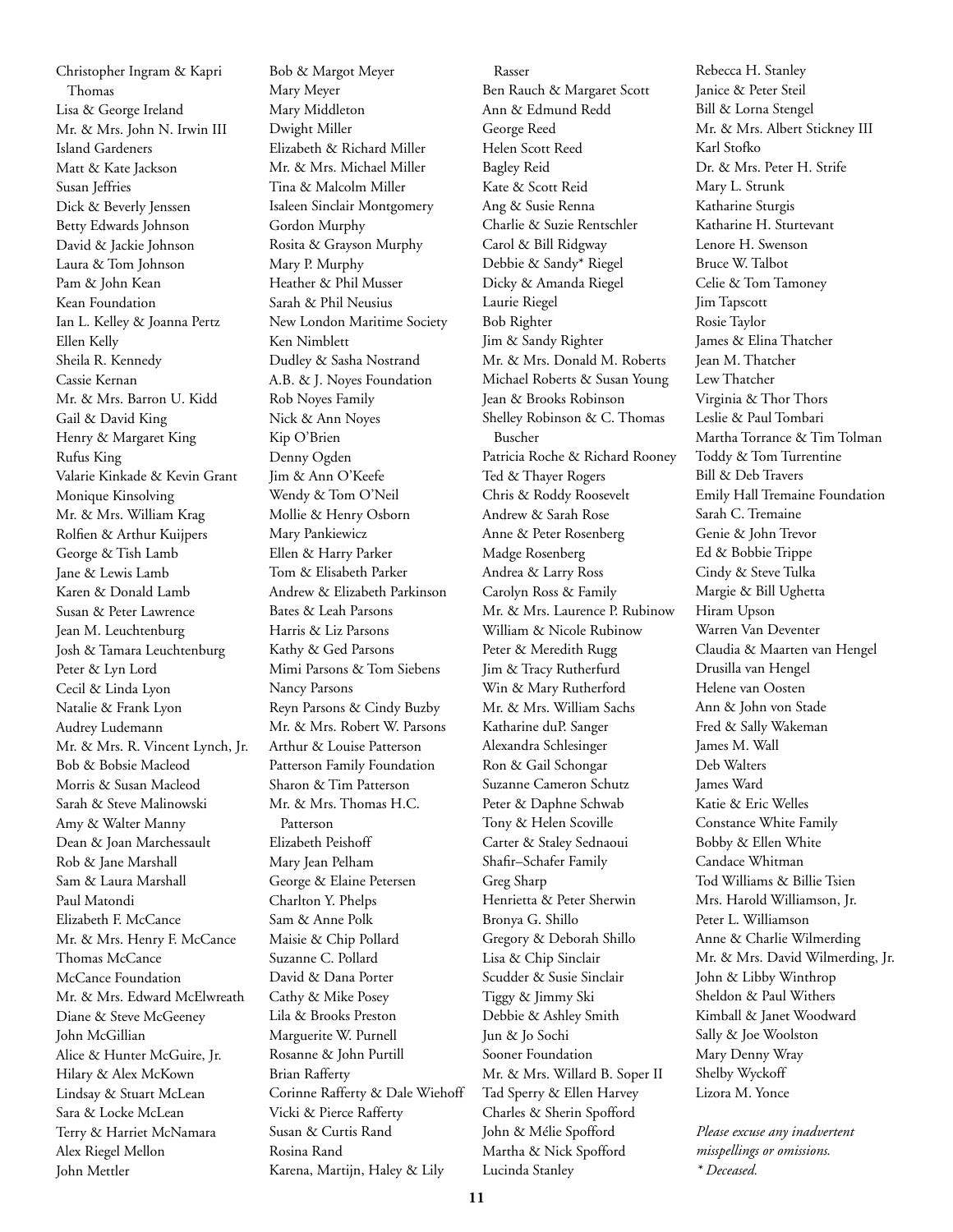### **A Sampling of Additions to the Museum's Collection in 2016**

*Please note that although space constraints prohibit a complete list, we greatly appreciate all of your donations.* 

Gary and Stephanie Annino. Ten books on nautical and maritime themes.

**Mary L. Breuninger.** Three photos documenting 1938 Hurricane damage on Fishers Island; 1940 Time Table for Fishers Island Navigation Co.; letters and telegrams relating to Miss Dorothy Crowe's employment at the Fishers Island School in the 1930s. (Mrs. Breuninger is her daughter.)

**David and Gail Edwards.** Hanging double-burner kerosene lamp with glass shades, circa 1900. This lamp is believed to have hung in the first Fishers Island Schoolhouse, today's Library.

**Jeff and Catherine Edwards.** Acme News Service photo of young Bonbrights at the H.H.C.'s golf course, 1926.

**Ken Edwards.** Book entitled *Whiticar Waterway Tales: A Personal Narrative,* by G.C. Whiticar, 2007. Signed and inscribed by author.

**Charles B. Ferguson.** Genealogical record book for the Ferguson family compiled by Henry L. Ferguson.

**Harry and Susie Ferguson.** More than five hundred vintage photographs documenting Fishers Island (1890s to 1950s) with a few associated New London, Conn. dock scenes; ephemera (including promotional brochures, social registers, awards, stock certificates, matchbooks, and automobile passes); and correspondence, legal documents, and financial records for Fishers Island businesses and social clubs.

**Herrick Family.** 18 books, primarily with nautical and art themes, from the library of the late Daniel Herrick, donated in his honor.

**Betty Edwards Johnson.** Book entitled, *The Face of Connecticut: People, Geology, and the Land,* by Michael Bell, 1988.

**Bobby and Susie Parsons.** 49 issues of *Nautical Quarterly.* 

**Sharon and Tim Patterson.** 11 books on nautical and marine themes.

**Kandi Sanger.** Scrapbook album relating to the filming of the Warner Brothers movie "The World According to Garp" on Fishers Island in 1981.

**Greg Sharp.** Books, maps, and papers assembled by Penni



**Production scene from the movie "The World According to Garp," Fishers Island, May 1981. Donated by Kandi Sanger.**



**Military airplane flipped by 1938 Hurricane, Fort H.G. Wright. Donated by Mrs. Mary Breuninger.** 

Sharp during her time as president of the Henry L. Ferguson Museum (2003 - 2014), and as a member of the Fishers Island Habitat Committee.

**Stanley family.** Circa-1950 etching by Charles B. Ferguson depicting the Winthrop House, Fishers Island, with inscription: "To Nina and Talc—25 years later from Alice and Charlie."

**Rev. Candace Whitman.** Four children's books: *The Night is Like an Animal,* by Candace Whitman, 1995; *Zoo-Looking,* by Mem Fox, illustrated by Candace Whitman, 1996; *Now it is Morning,* by Candace Whitman, 1999; and *Snow!* by Christine Ford, illustrated by Candace Whitman, 1999.

### **HLFM Acquisitions in 2016:**

Books include: *Connecticut, Mapping the Nutmeg State through History: Rare and Unusual Maps from the Library of Congress,* by Vincent Virga and Diana Ross, 2011. *H is for Hawk,* by Helen Macdonald, 2014. *King Philip's War: the History and Legacy of America's Forgotten Conflict,* by Eric B. Schultz, 1999. *List of All Existing U.S. Lighthouses,* 2009, by Bob and Sandra Shanklin. *Watching Nature: A Beginner's Field Guide,* by Monica Russo, 1998.

**Objects include:** Dry point of sailboats in West Harbor entitled "Fisher's Island" by WPA artist George Constant, circa 1930s. Ribbon for 26th Regiment C.V., Civil War veterans' reunion at Lyles Beach, Fishers Island, N.Y., August 19, 1885. Watercolor of West Harbor, "M.R.P. 1936" written in pencil on reverse, artist unknown.

**Photographs include:** Eight 4x5 negatives shot on Fishers Island in February 1945 for a PM Magazine story about the possible secession of Fishers Island from New York State. Misc. Acme News Service photos showing members of the summer community at play and at horse shows on Fishers Island in the 1920s and 1930s.



**Miss Madora Thompson takes the barrier at Fishers Island Horse Show, Sept. 1, 1930. Acme Newspicture. Museum Acquisition.**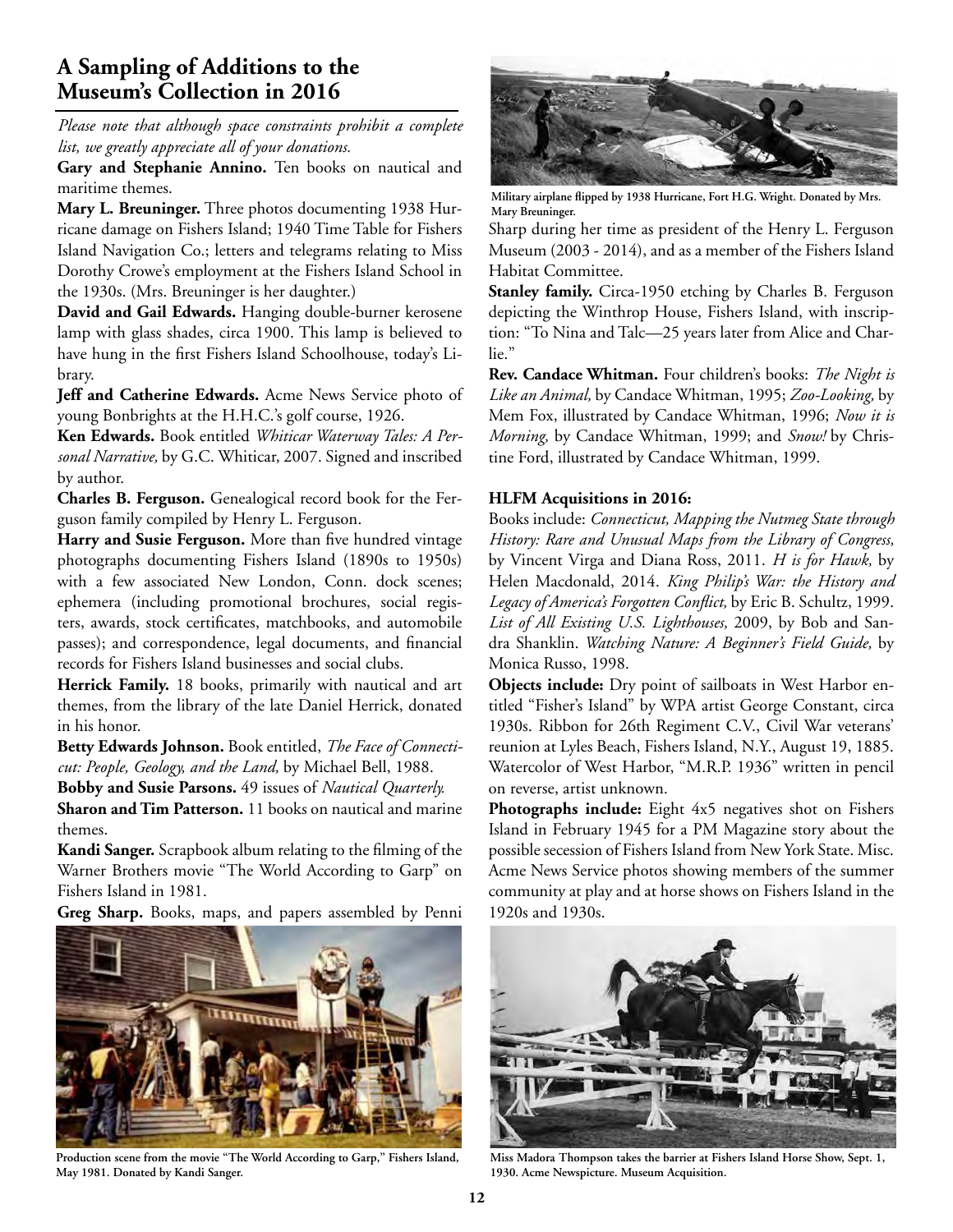Four members of the Fowler family—Angela W. Fowler, Lucius L. Fowler, H. Winthrop Fowler and Cecily F. Grand—have donated a rare 397 year old library catalogue to the Museum. *The Catalogus Universalis Librorum in Bibliotheca Bodleiana* . . . (JAMES, Thomas), was printed in Oxford, England, in 1620 for the Bodleian Library by John Litchfield & Jacob Short, University Printers. It is a first edition.

The Bodleian Library, one of the oldest in Europe, has operated for more than four centuries as the main research library for Oxford University. This volume was the second Bodleian Library catalogue ever published and the first library catalogue in which books are arranged in alphabetical order by author. The donated copy belonged to John Winthrop, Jr. (1606-1676), first colonial governor of Connecticut and first European owner of Fishers Island. His signature, "John Winthrop 1631" is on the title page.

The Fowlers and the Museum are in agreement that should this volume ever be deaccessioned any funds generated by a sale would then be used to help fulfill the Museum's mission. The Board of Trustees thanks the Fowler family for this very generous and thoughtful donation.

|                                                     |                                                                                                                                                                                                          | CATALOGV Served & learch    |  |
|-----------------------------------------------------|----------------------------------------------------------------------------------------------------------------------------------------------------------------------------------------------------------|-----------------------------|--|
|                                                     |                                                                                                                                                                                                          | VNIVERSALIS LIBRO: 6 denie  |  |
|                                                     | BODLEIANA Omnium Librorum,<br>Linguarum, & Scientiarum genere<br>relertiflimà, fic compolitus;                                                                                                           | RVM IN BIBLIOTHECA & Justin |  |
| Non folum Publicis per Europam Vniverfam Bibliothe- | cis , fed etiam Privatis Mufais, alisfi, ad Casalogum.<br>Librerum_conficiendum_v[ui effe poffit.                                                                                                        |                             |  |
|                                                     | Accefist Appendix Librarum, qui vel ex munificentia aliotum;<br>vel ex censibus Bibliotheca recens alleti funt,<br>Auftore THOMA IAMES S.Th.<br>Dectore, ac nuper Proto-<br>Babliothecatio<br>Oxenien S. |                             |  |
|                                                     | Opera often accellisatem, Prefatte<br>ad Lefterers inducable.                                                                                                                                            |                             |  |
|                                                     |                                                                                                                                                                                                          |                             |  |
|                                                     | OXONLE.                                                                                                                                                                                                  | remotel                     |  |
| Excudebant IOHANNES LICHFISLD, & IACOBVE            | SHORT, Academix Typographi, Impeniis<br>Bodkianis. a Anne 3620.                                                                                                                                          |                             |  |
|                                                     |                                                                                                                                                                                                          |                             |  |
|                                                     |                                                                                                                                                                                                          |                             |  |

**Title page of book donated by Fowler Family. Note signature of John Winthrop, Jr.** 



**The Bodleian Library. Line engraving by J. Le Keux after F. Mackenzie, 1836. Duke Humfrey's Library, Bodleian Library, Oxford, England.** 

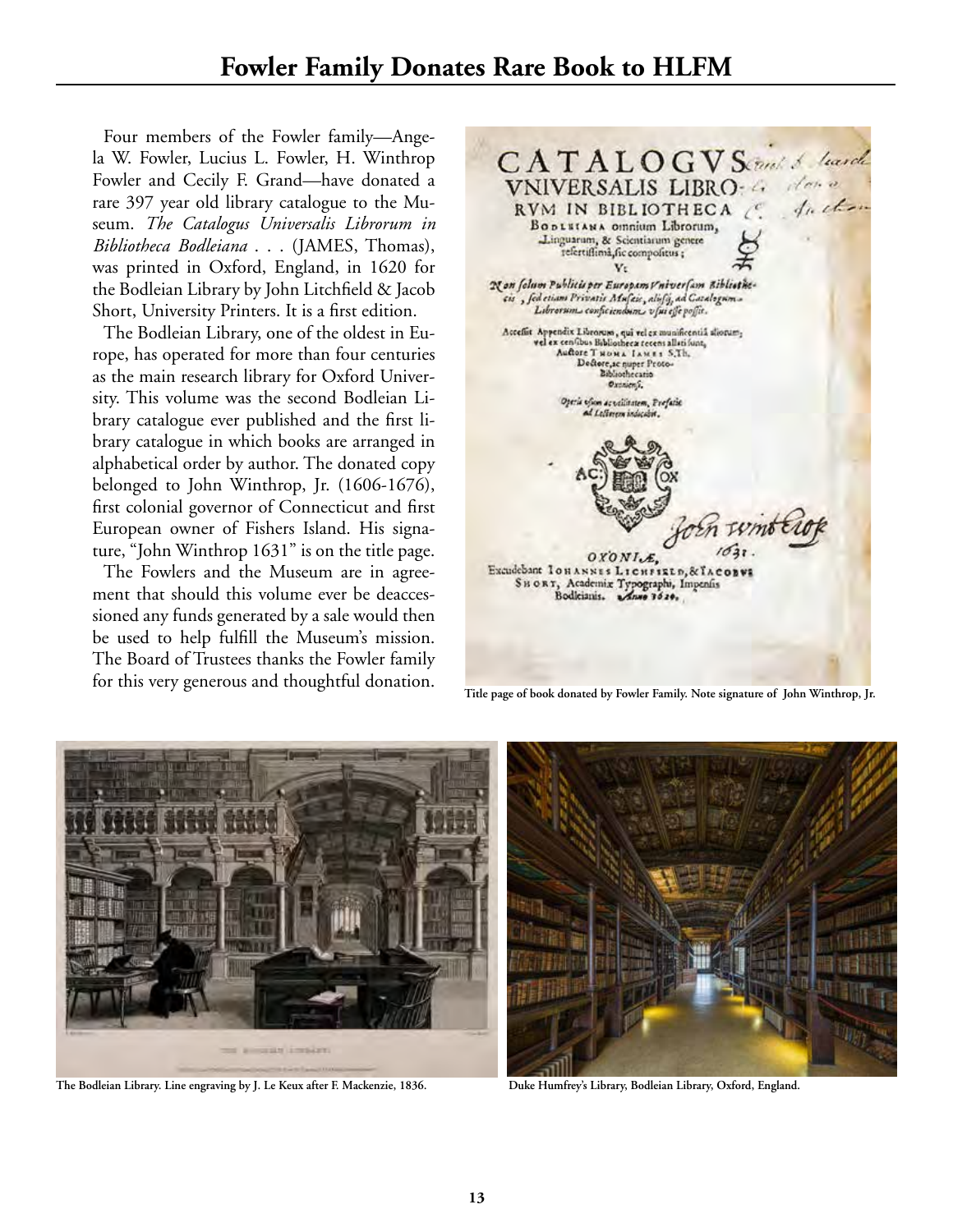### **MISSION STATEMENT**

**The mission of The Henry L. Ferguson Museum is the collection, preservation and exhibition of items of Pre-History, History and Natural History of Fishers Island and, through its Land Trust, the preservation in perpetuity of undeveloped property in its natural state. It is organized for the education and enjoyment of the Island's community and visitors and for the protection of habitat for the Island's flora and fauna.**

# **Museum Speakers and Programs 2017**



**Beaks, Feet & Feathers.** Explore the amazing adaptations of birds. Play games and participate in the hands-on "Bird Beak Buffet" activity. Nest building provides a unique perspective on how difficult it can be to create a bird nest! A Denison Pequotsepos Nature Center (DPNC) family program for ages 5 & up. **Wednesday, July 5, 2017.** Time: 2 to 3 p.m. Place: The Museum. *Suggested donation: \$5.00.*



*Brilliant Beacons: A History of the American Lighthouse* **by Eric Jay Dolin.** For three hundred years America's lighthouses have kept countless ships from wrecking, saved untold lives, and contributed mightily to the growth and prosperity of the nation. *Brilliant Beacons* tells the dramatic story of these beloved coastal sentinels and the keepers who faithfully kept the lights shin-

ing and the fog signals blaring. Noted author Eric Jay Dolin will be covering this fascinating history in his illustrated talk. **Sunday, July 9, 2017.** Time: 4 p.m. Place: The Museum, 2nd Floor. **Reception and book signing to follow.**

**Little Sprouts: Gardening for Kids.** What does a plant need to grow? Learn about the life cycle of a plant and do seed tai chi. Plant a seed in a pot that we make out of newspaper and learn about the importance of worms. A DPNC family program for ages 5 & up. **Wednesday, July 12, 2017.** Time: 2 to 3 p.m. Place: The Museum. Suggested donation: \$5.00.



**"Beaks, Feet & Feathers" on July 5th. "Little Sprouts: Gardening for Kids" on July 12th.**

**Public Relations: 250 Years of Outside Views of Fishers Island.** An often humorous illustrated talk by Museum Director Pierce Rafferty. **Sunday, July 16, 2017.** Time: 4 p.m. Place: The Museum, 2nd Floor. (Please note that this same lecture will also be given on August 27, 2017.)



**"Public Relations: 250 Years of Outside Views of F.I." on July 16th & Aug, 27th.**

**Animals! Animals!** Meet a variety of live animals and discover similarities and differences between them. Are they covered

in feathers or fur? How do they move? Where do they live? What do they eat? Answer these questions and more as you explore the wild animal kingdom. A DPNC family program for ages 5 & up. **Wednesday, July 19, 2017.** Time: 2 to 3 p.m. Place: The Museum. Suggested donation: \$5.00.



**"Animals! Animals!" on July 19th.**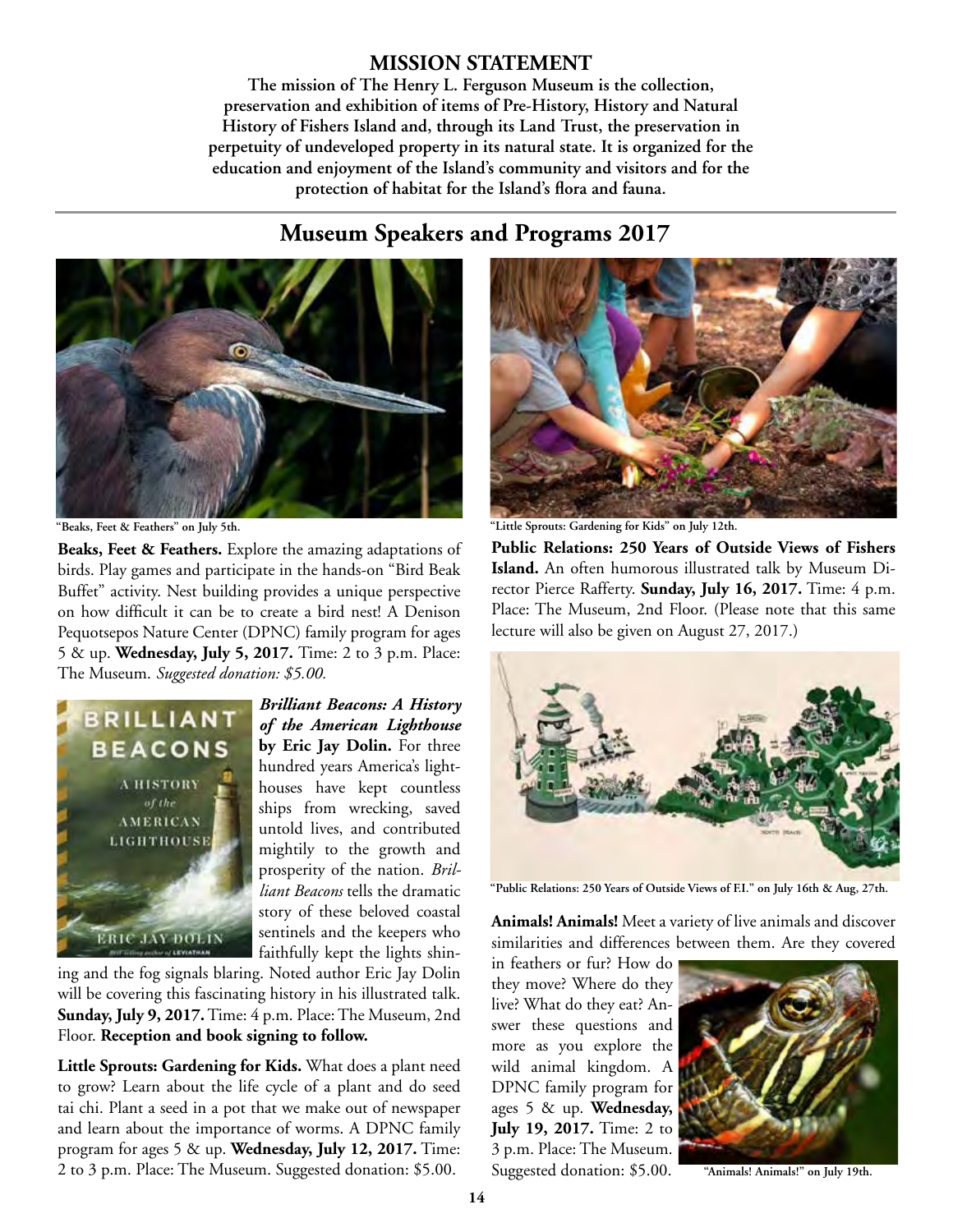**Foraging Fishers Island: What's Wild and Edible.** An illustrated talk by naturalist and wild foods enthusiast Russ Cohen. Mr. Cohen recently completed his 42nd year of teaching courses about wild edibles. **Wednesday, July 19, 2017.** Time: 4 p.m. Place: The Museum, 2nd Floor. (Please note also the related nature walk that Russ Cohen is giving on July 20th.)



 **"Foraging Fishers Island" talk on July 19th & walk on July 20th.** 

**Nature Walk with Russ Cohen, naturalist and wild foods enthusiast.** Fishers Island is home to over 70 species of edible wild plants, some of which are more nutritious and/or flavorful than their cultivated counterparts. Join Russ Cohen, expert forager and author of *Wild Plants I Have Known…and Eaten,*  on a two hour ramble through a shaggier part of the Island to learn about at least eighteen edible species. As each species is encountered, Russ will present information on identification tips, edible portion(s), season(s) of availability and preparation methods. Russ will also provide general guidelines for safe and environmentally-responsible foraging. This "Penni Sharp Nature Walk" is sponsored in memory of Penelope "Penni" Sharp, the HLFM's president from 2003 until 2014. **Thursday, July 20, 2017.** Time: 10 a.m. to noon, approximately. Place: Meet at the Museum. Limited to 30 people. To assure a spot, please sign up by contacting the Museum by phone 631- 788-7239, or e-mail, fimuseum@fishersisland.net.



**The Native American Archaeology of Connecticut.** An illustrated lecture by Connecticut State archaeologist Dr. Brian Jones. Ninety-seven percent of the history of Connecticut occurred prior to the arrival of Europeans, yet this period remains a mystery to most in our region today. Dr. Jones' lecture will shed light on Native American life-ways of the past, revealing how Connecticut provides an important laboratory for the global study of human adaptation to changing social and natural environments. **Sunday, July 23, 2017.** Time: 4 p.m. Place: The Museum, 2nd Floor.



**"Alive or Not" on August 9th.**

**Owl Prowl.** Get up close and personal with a live owl, dissect owl pellets and learn about owls' unique adaptations for nocturnal life. A DPNC family program for ages 5 & up. **Wednesday, July 26, 2017.** Time: 2 to 3 p.m. Place: The Museum. Suggested donation: \$5.00.



**"Inspect an Insect" on August 16th.**

Alive or Not? Categorize different objects as living or nonliving. Learn about the characteristics that distinguish living things from non-living things as you interact with live animals and plants. A DPNC family program for ages 5 & up. **Wednesday, August 9, 2017.** Time: 2 to 3 p.m. Place: The Museum. Suggested donation: \$5.00.

**Marine Conservation and Economic Growth Are Not at Odds: Cases from Here and There.** An illustrated lecture by Dr. Tundi Agardy, executive director of Sound Seas, a marine conservation policy group. A widely-respected advocate for marine biodiversity and conservation issues, Tundi will make the case for why conservation can be and should be the foundation for marine resource use and "blue growth." **Sunday, August 13, 2017.** Time: 4 p.m. Place: The Museum, 2nd Floor. **Reception to follow.** The 2017 Smith Vaughan Lecture